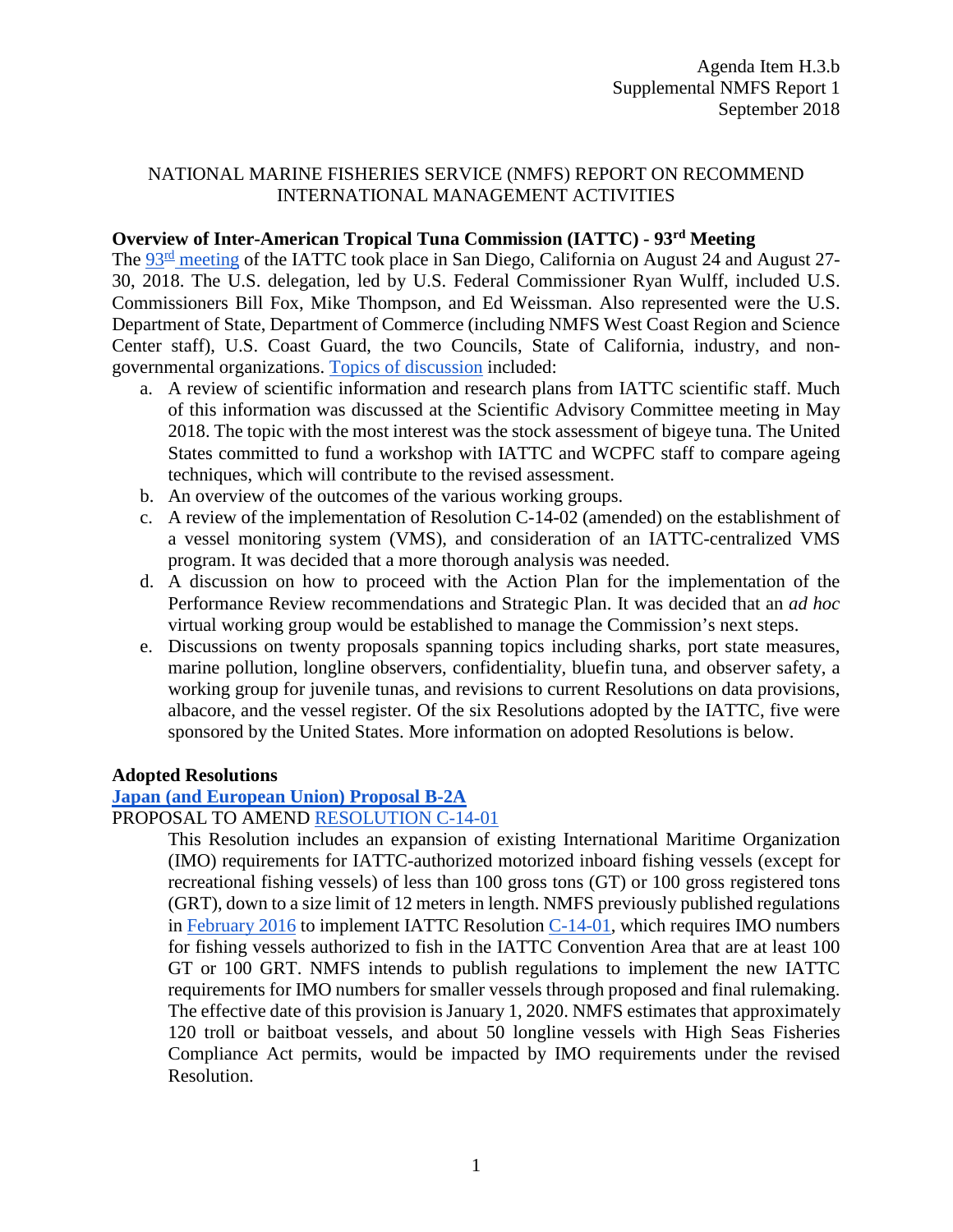This Resolution also includes an additional revision to C-14-01 that requires the United States to annually submit a list of its vessels on the IATTC [Regional Vessel Register](https://www.iattc.org/VesselRegister/VesselList.aspx?List=RegVessels) that were active in the Convention Area in the prior year. This list of active vessels is intended for the Secretariat's information and analysis and will not be published. Similar information is submitted in the Western and Central Pacific Fisheries Commission (WCPFC) and International Commission for the Conservation of Atlantic Tunas (ICCAT). This does not require a rulemaking, but is simply a data submission by NMFS, on behalf of the United States, to the IATTC Director.

### **[U.S. Proposal J-1A](https://www.iattc.org/Meetings/Meetings2018/IATTC-93/PDFs/PROP/_English/IATTC-93-PROP-J-1A_USA%20Amendment%20to%20C-13-03%20North%20Pacific%20albacore.pdf)**

AMENDMENT TO [RESOLUTION C-13-03](https://www.iattc.org/PDFFiles/Resolutions/IATTC/_English/C-13-03-North-Pacific-albacore.pdf) SUPPLEMENTING [RESOLUTION C-05-02](https://www.iattc.org/PDFFiles/Resolutions/IATTC/_English/C-05-02-Northern-albacore-tuna.pdf) ON NORTH PACIFIC ALBACORE

This Resolution amends Resolution C-13-03 to require an annual data submission. IATTC members and cooperating non-members (CPCs) are expected to provide catch and effort data for the previous five years by December 1, 2018. CPCs are required to submit annual updates by June 30 each year thereafter. This amendment also removes the requirement to submit catch data semi-annually under Resolution C-05-02, as the annual reporting now required under Resolution C-13-03 is more comprehensive. This Resolution is administrative in nature and will not require rulemaking.

#### **[U.S. Proposal L-1B](https://www.iattc.org/Meetings/Meetings2018/IATTC-93/PDFs/PROP/_English/IATTC-93-PROP-L-1B_USA%20FADs.pdf)**

AMENDMENT OF [RESOLUTION C-16-01](https://www.iattc.org/PDFFiles/Resolutions/IATTC/_English/C-16-01-FADs-Amendment-C-15-03.pdf) ON THE COLLECTION AND ANALYSES OF DATA ON FISH-AGGREGATING DEVICES (FADs)

This Resolution amends the existing IATTC Resolution on FADs [\(C-16-01\)](http://www.iattc.org/PDFFiles/Resolutions/IATTC/_English/C-16-01-FADs-Amendment-C-15-03.pdf). The amended Resolution includes specific requirements for FAD materials and designs, such as smaller mesh size and rolled netting, to reduce entanglements of marine life. NMFS is already partially compliant with this Resolution due to existing regulations published on April 11, 2018 [\(83 FR 15503\)](https://www.federalregister.gov/documents/2018/04/11/2018-07387/international-fisheries-pacific-tuna-fisheries-fishing-restrictions-for-tropical-tuna-in-the-eastern). However, NMFS intends to revise these regulations for consistency with the amended Resolution. The effective date of this provision is January 1, 2019.

#### **[U.S. Proposal M-1A](https://www.iattc.org/Meetings/Meetings2018/IATTC-93/PDFs/PROP/_English/IATTC-93-PROP-M-1A_USA%20Bluefin%20tuna%20long%20term.pdf)**

AMENDMENT TO [RESOLUTION C-16-08](https://www.iattc.org/PDFFiles/Resolutions/IATTC/_English/C-16-08-Conservation-and-management-of-Pacific-bluefin-tuna.pdf) ON A LONG-TERM MANAGEMENT FRAMEWORK FOR THE CONSERVATION AND MANAGEMENT OF PACIFIC BLUEFIN TUNA IN THE EASTERN PACIFIC OCEAN

This Resolution focuses on long-term management of the Pacific bluefin stock. Specifically, this resolution adopted the outcomes of the 2<sup>nd</sup> Joint IATTC-WCPFC Northern Committee Working Group, which convened in August 2017. This includes rebuilding targets, recruitment scenario assumptions for projections performed by the ISC, and conditions during which catch increases may be considered. Additionally, this resolution includes provisions to address under-harvest and over-harvest of catch limits that are specified in a subsequent Pacific bluefin proposal (below).

#### **[U.S. Proposal M-2B](https://www.iattc.org/Meetings/Meetings2018/IATTC-93/PDFs/PROP/_English/IATTC-93-PROP-M-2B_USA%20Bluefin%20tuna%202019-2020.pdf)**

MEASURES FOR THE CONSERVATION AND MANAGEMENT OF PACIFIC BLUEFIN TUNA IN THE EASTERN PACIFIC OCEAN, 2019 AND 2020

This Resolution specifies Pacific bluefin catch limits for Mexico and the United States in 2019 and 2020. The United States has a commercial limit of 600 metric tons and Mexico's catch limit is tentatively 5,600 metric tons. However, any overharvest of catch limits